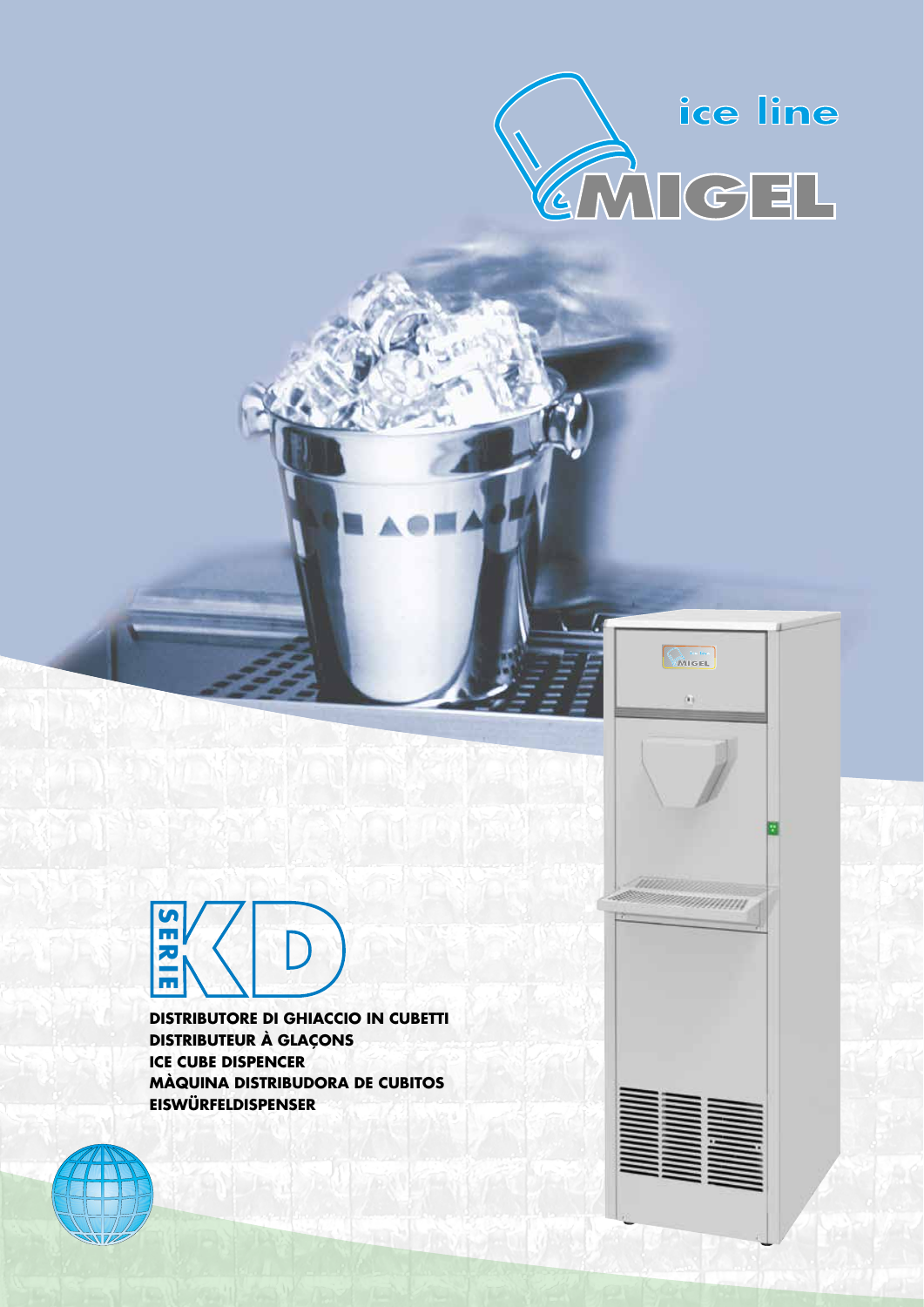| MRC E<br>KD 3                                                                                                                                          |                     | A                | W   |
|--------------------------------------------------------------------------------------------------------------------------------------------------------|---------------------|------------------|-----|
| Produzione ● Production ● Production                                                                                                                   | *Kg/24h             | 30               | 31  |
| Produccion • Tagesleistung                                                                                                                             | Lb/24h              | 66               | 68  |
| Capacità contenitore • Capacité bac • Bin capacity<br>Capacidad del deposito · Behälterkapazität                                                       | $Kg - Lb$           | $13 - 28$        |     |
| Produzione di cubetti • Production de glacons<br>Production of ice cubes ● Producción cubitos<br>Tagesleistung in Eiswürfel                            | n°/24h  1666 1722   |                  |     |
| Capacità contenitore di cubetti • Capacité bac de glacons<br>Bin capacity of ice cubes • Capacidad cubitos del deposito<br>Behälterkapazität Eiswürfel | n°                  |                  | 722 |
| Assorbimento • Consommation • Power<br>Potencia • Leistungsaufnahme                                                                                    | $(T=43^{\circ}C)-W$ | 420              |     |
| Peso netto • Poids net • Net weight<br>Peso neto • Nettogewicht                                                                                        | Кq                  | 46               |     |
| Peso lordo • Poids brut • Gross weight<br>Peso bruto . Bruttogewicht                                                                                   | Кq                  | 50               |     |
| Volume con imballo · Volume emballage<br>Volume packing • Volume con embalage<br>Verpackungsvolumen                                                    | m <sup>3</sup>      | 0,21             |     |
| Refrigerante • Réfrigérant • Refrigerant<br>Refrigerante • Kältemittel                                                                                 |                     | R <sub>290</sub> |     |
| Voltaggio standard • Voltage standard • Standard voltage<br>Voltaje • Anschlußspannung                                                                 |                     | V230/50Hz/1      |     |



## **Caratteristiche Generali**

- Sistema a spruzzo
- Carrozzeria in acciaio inox (AISI 304)
- Raffreddamento ad aria (A) o ad acqua (W) (per l'incasso)
- KD30 con distributore d'acqua a richiesta
- KD30 raffreddamento ad aria con circolazione frontale per l'incasso a richiesta (rif. Mod. F)
- Rapporto produzione/capacità contenitore ideale • Ciclo di produzione automatico
- Sistema di lavaggio incorporato
- Pompa Migel
- Costi di esercizio ridotti, consumi di elettricità ed acqua bassi
- Ingombro ridotto
- Sistema di sbrinamento con acqua e gas caldo • Massima accessibilità alla componentistica
- 
- Refrigerante R290

## **Caractéristiques Générales**

- Système à jet
- Carrosserie en acier inoxydable (AISI 304)
- Refroidissement par air (A) ou par eau (W)
- (pour encastrement)
- KD30 avec distributeur l'eau sur demande
- KD30 refroidissement par air avec ventilation frontale pour encastrement sur demande (Mod. F)
- Rapport idéal entre prodution et capacité bac de conservation
- Cycle de production automatique
- Système de nettoyage intégré
- Pompe Migel
- Réduits coûts d'exercise, réduite consommation d'éléctricité et d'eau
- Dimensions réduites
- Système de dégivrage avec eau et gaz chaud • Composants facilement accessibles
- 
- Réfrigérant R290

## **General Specifications**

- Spray system
- Stainless steel bodywork (AISI 304)
- Condensing units air cooled (A) or water cooled (W) (boxed in)
- KD30 with water dispenser on request
- KD30 air cooled with frontal ventilation for boxing in on request
- Ideal ratio between production and bin capacity
- Automatic production cycle
- Built-in cleaning system
- Pump Migel
- Low power and water consumption
- Reduced dimensions
- Defrosting system with water and hot gas
- Maximum accessibility to components
- Refrigerant R290

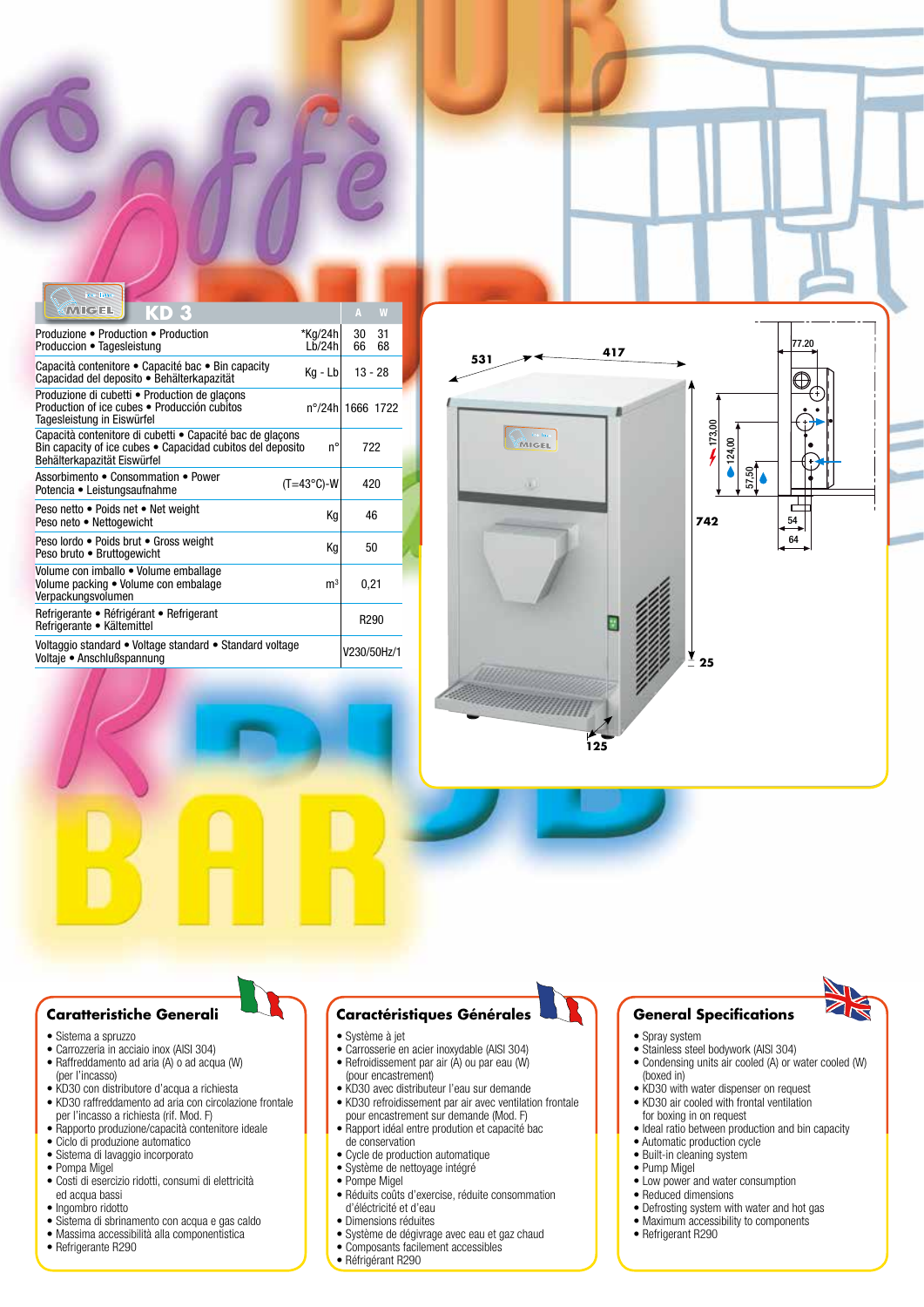| ice line                                                                                                                                               |                                |                  |          |
|--------------------------------------------------------------------------------------------------------------------------------------------------------|--------------------------------|------------------|----------|
| <b>KANGEL</b><br>KD 30                                                                                                                                 |                                | A                | W        |
| Produzione ● Production ● Production<br>Produccion • Tagesleistung                                                                                     | *Kg/24h<br>1 <sub>b</sub> /24h | 30<br>66         | 31<br>68 |
| Capacità contenitore • Capacité bac • Bin capacity<br>Capacidad del deposito • Behälterkapazität                                                       | Kg - Lb                        | $13 - 28$        |          |
| Produzione di cubetti ● Production de glacons<br>Production of ice cubes • Producción cubitos<br>Tagesleistung in Eiswürfel                            | n°/24h 1666 1722               |                  |          |
| Capacità contenitore di cubetti · Capacité bac de glaçons<br>Bin capacity of ice cubes • Capacidad cubitos del deposito<br>Behälterkapazität Eiswürfel | n°                             |                  | 722      |
| Assorbimento . Consommation . Power<br>Potencia • Leistungsaufnahme                                                                                    | $(T=43^{\circ}C)-W$            |                  | 420      |
| Peso netto • Poids net • Net weight<br>Peso neto . Nettogewicht                                                                                        | Кg                             | 59               |          |
| Peso lordo · Poids brut · Gross weight<br>Peso bruto • Bruttogewicht                                                                                   | Кg                             | 68               |          |
| Volume con imballo · Volume emballage<br>Volume packing . Volume con embalage<br>Verpackungsvolumen                                                    | m <sup>3</sup>                 | 0,42             |          |
| Refrigerante • Réfrigérant • Refrigerant<br>Refrigerante • Kältemittel                                                                                 |                                | R <sub>290</sub> |          |
| Voltaggio standard • Voltage standard • Standard voltage<br>Voltaje • Anschlußspannung                                                                 |                                | V230/50Hz/1      |          |
|                                                                                                                                                        |                                |                  |          |



## **Caracteristicas Generales**

- Sistema por rociado
- Carroceria en acero inoxidable (AISI 304)
- Condensación por aire (A) o por agua (W) (bajo barra) • KD30 con distribudora de agua a petición
- KD30 condensación por aire con ventilación frontal
- bajo barra a petición (Mod. F)
- Relación producción/capacidad del depósito ideale • Ciclo de producción completamente automático
- Sistema de lavado incorporado
- Bomba Migel
- 
- Reducido coste de fabricación, consumos de electrici dad y de agua bajos
- Sistema de descarche con agua y gas caliente • Máxima accesibilidad sobre los componentes
- 
- Refrigerante R290

# **Generelle Eigenschaften**

• Sprühsystem

- Chromnickelstahl Gehäuse (AISI 304)
- Luftkühlung (A) oder Wasserkühlung (W) (Einbau)
- KD30 mit Wasserdispenser auf Anfrage
- KD30 luftgekühlt mit Frontbelüftung
- für den Einbau auf Anfrage (Mod. F)
- Ideales Verhältnis zwischen Produktion
- und Behältergrösse
- Produktionszyklus vollautomatisch
- Eingebautes Reinigungssystem • Pumpe Migel
- 
- Reduzierte Betriebskosten durch eingeschränken Strom- und Wasserverbrauch
- Reduzierte Ausmaße
- Abtausystem mit Wasser und Heissgas • Leicht erreichbare Komponenten
- Kältemittel R290